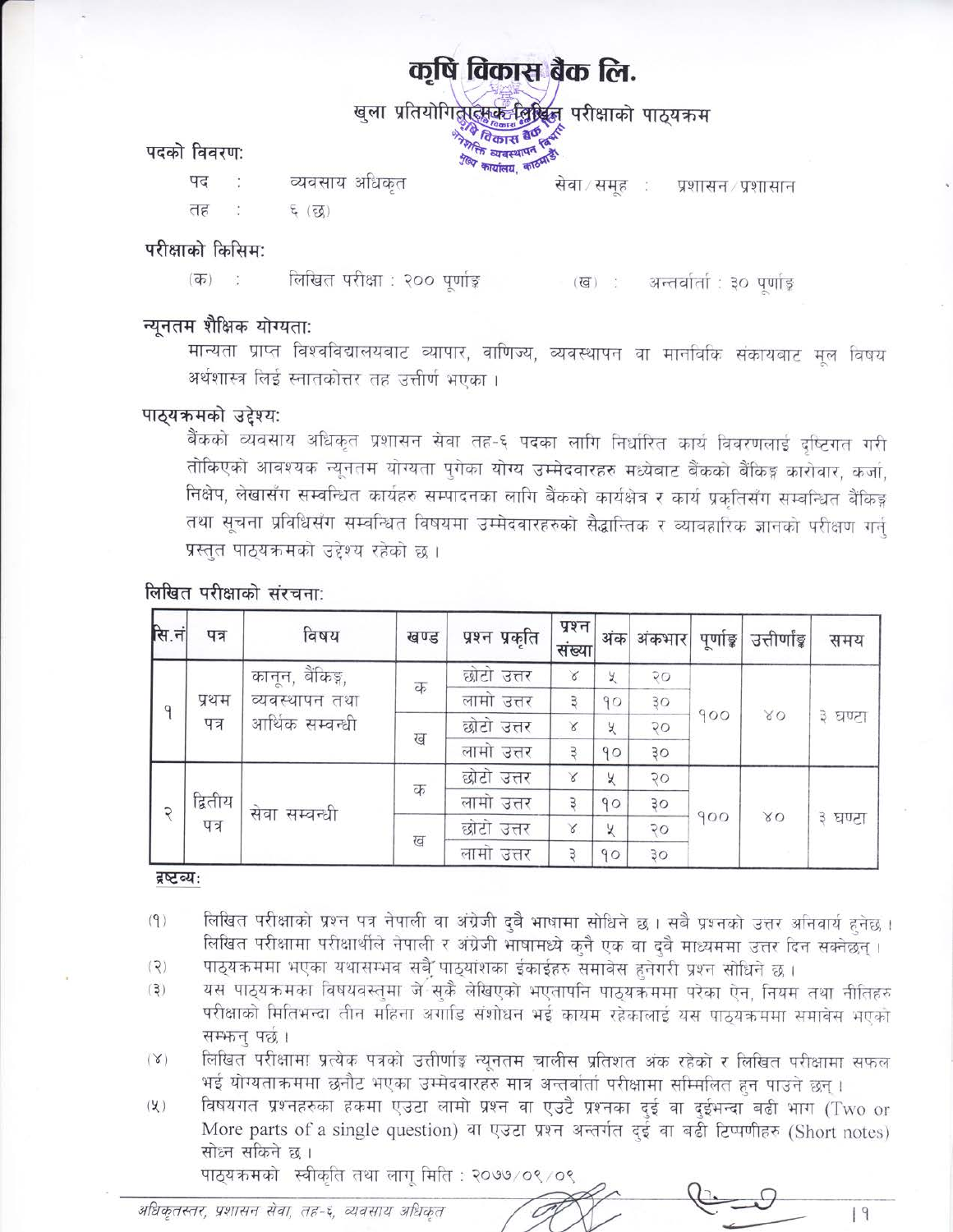## प्रथम-पत्र : कानुन, बैकिङ्ग, व्यवस्थापन तथा आर्थिक सम्वन्धी

| खण्ड-कः कानून तथा बैंकिङ्ग सम्वन्धी |  |                         | छाटा उत्तर             | ४ प्रश्न $X \times 36 = 20$ |  |  |
|-------------------------------------|--|-------------------------|------------------------|-----------------------------|--|--|
|                                     |  | लामा उत्तर              | ३ प्रश्न X १० अंक = ३० |                             |  |  |
|                                     |  | पाठ्यक्रमको इकाई विभाजन |                        |                             |  |  |
| बंदा नं.:                           |  |                         |                        |                             |  |  |
| प्रश्न संख्या:                      |  |                         |                        |                             |  |  |

- (१) **नेपालको संविधान:** नेपालमा संवैधानिक विकासक्रम तथा नेपालको संविधान ।
- (२) **ऐन नियम**: नेपाल राष्ट्र बैंक ऐन, २०५८, बैंक तथा वित्तीय संस्था सम्बन्धी ऐन, २०७३, बैंकिङ्ग कसर तथा सजाय ऐन, २०६४, सम्पत्ति शद्बीकरण (मनी लाउण्डरिङ्ग) निवारण ऐन, २०६४, तथा नियमावली २०७३, विनिमय अधिकारपत्र ऐन, २०३४, बैंक तथा वित्तीय संस्थाको ऋण असली ऐन, २०५८, तथा नियमावली २०५९, कम्पनी ऐन, २०६३, आयकर ऐन, २०५८ तथा आयकर नियमावली, २०५९, मुलकी देवानी (संहिता) ऐन, २०७४ र मुलुकी अपराध (संहिता) ऐन, २०७४ का मुख्य प्रावधानहरु, कृषि विकास बैंक लि. कर्मचारी सेवा विनियमावली, २०६२ सम्बन्धी जानकारी।
- (३) नेपाल राष्ट्र बैंकबाट जारी एकिकृत निर्देशन सम्बन्धी जानकारी ।
- (४) **बैंकिङ्ग** अवधारणा, विकासक्रम, बैंकका प्रकार तथा कार्यहरु, नेपालको आर्थिक विकासमा बैंकिङ्ग क्षेत्रको आवश्यकता, महत्व, योगदान तथा वर्तमान अवस्था, केन्द्रीय बैंकको आवश्यकता, स्थापना, महत्व, भूमिका तथा काम, कर्तब्य र अधिकार, नेपालमा बैंकिङ्ग क्षेत्रको वर्गीकरण तथा बैंक तथा वित्तीय संस्थाहरुको काम, कर्तव्य र अधिकार, नेपालमा वाणिज्य बैंकको मुख्य कारोवार क्षेत्र, सम्भावना, अवसर तथा चुनौतिहरु, बैंकिङ्ग व्यवसायमा जोखिम र न्युनिकरणका उपायहरु, निक्षेप सेवा, निक्षेप सेवाको अवधारणा, प्रकार, श्रोत संकलन, परिचालन तथा व्यवस्थापन, कर्जा सेवाको अवधारणा, कर्जाको प्रकार, कर्जा चऋ, कर्जा वर्गीकरण तथा कर्जा व्यवस्थापन, विप्रेषण, प्रतितपत्र, बैंक जमानत कारोवारको अवधारणा, महत्व र प्रकार, कोष र ग्रैह कोषमा आधारित कारोवारहरु, Branchless banking, Any branch banking system (ABBS), Digital banking, SWIFT, Draft, ATM, Debit Card, Credit Card, POS, Locker, Financial Literacy, Financial inclusion, Agency Service सम्बन्धी जानकारी।
- (५) नेपालमा वाणिज्य बैंकको मुख्य कारोवार क्षेत्र, सम्भावना तथा अवसरहरु, अन्तर्राष्ट्यिस्तरमा प्रचलनमा रहेका आधुनिक सेवा, सुबिधाहरु, बैंकिङ्ग व्यवसायमा प्रयोग हुने बैंकिङ्ग शब्दावलीहरु (Banking Terminology) बारेमा जानकारी, नेपालको बैंकिङ्ग क्षेत्रमा देखिएका अवसर, चुनौति तथा जोखिमहरु ।
- (६) कृषि विकास बैंक लि.: बैंकको स्थापना, विकासक्रम, कार्यप्रकृति, दूरदृष्टि, ध्येय, उद्देश्य, संगठनात्मक संरचना, कारोवारको अवस्था, वासलातको आकार, विद्यमान सबल एवं दुर्बल पक्ष तथा अवसर र चनौतिहरु, बैंक तथा वित्तीय संस्थामा कार्यरत कर्मचारीले पालना गर्नुपर्ने आचरण तथा अनुशासन सम्बन्धी जानकारी ।
- (७) राष्टिय अन्तर्राष्टियस्तरका प्रमुख आर्थिक घटनाक्रम एवं प्रमुख अन्तर्राष्ट्रिय संघ संगठनहरु (UN, World Bank, WTO, IMF, ADB, SAARC, BIMSTEC, SAFTA) बारे जानकारी 1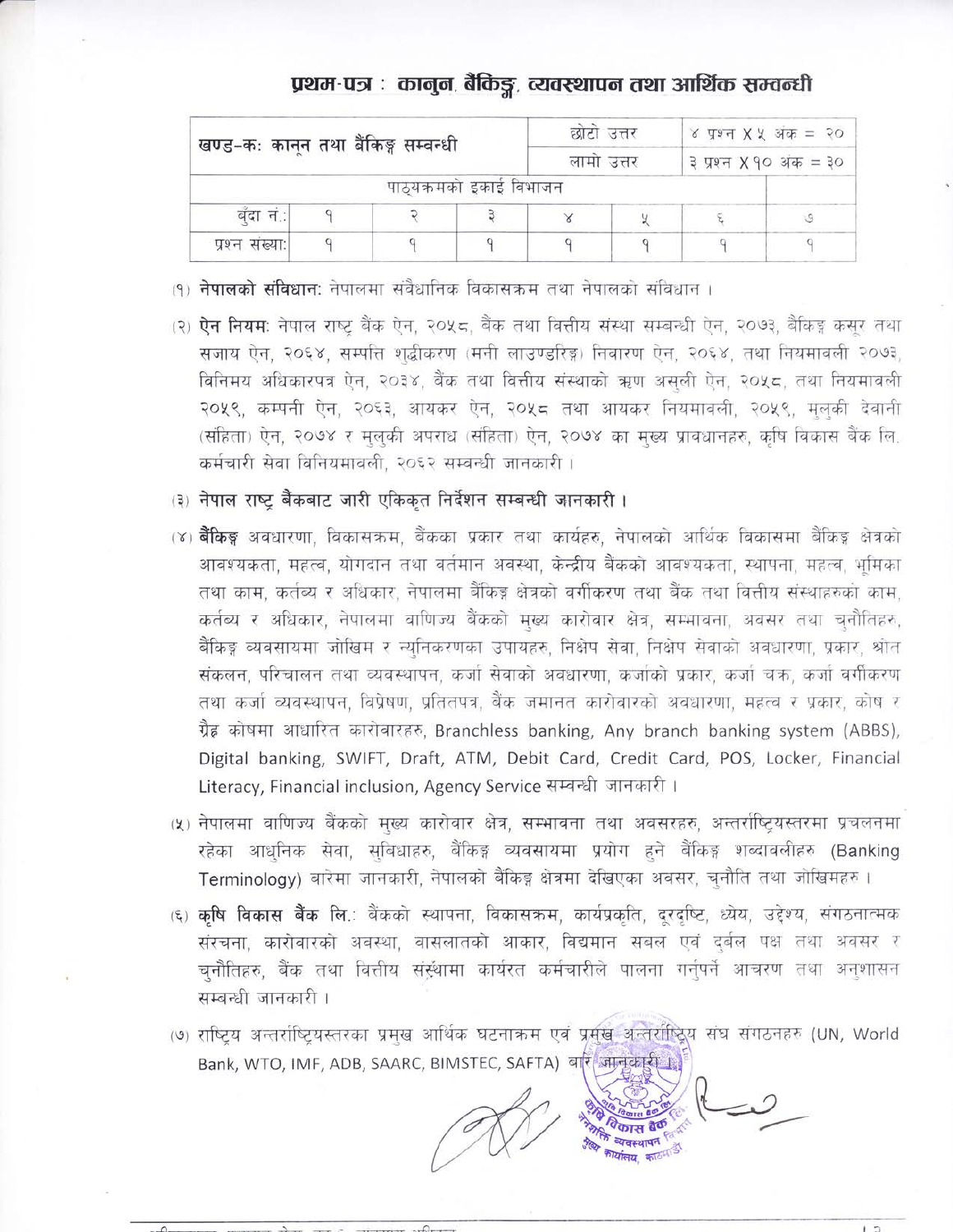| खण्ड-खः व्यवस्थापन तथा आर्थिक सम्बन्धी |  | छोटो उत्तर              |  | ४ प्रश्न $X \times 345 = 20$<br>३ प्रश्न X १० अंक = ३० |  |  |
|----------------------------------------|--|-------------------------|--|--------------------------------------------------------|--|--|
|                                        |  | लामा उत्तर              |  |                                                        |  |  |
|                                        |  | पाठ्यक्रमको इकाई विभाजन |  |                                                        |  |  |
| बँदा नं∴                               |  |                         |  |                                                        |  |  |
| प्रश्न संख्या:                         |  |                         |  |                                                        |  |  |

- (1) General Management: Organization: concept, Structure, objectives & principles, Communication system, Organization change & development, Organization cultural, Organization governance. Management: concept, Principles, Types & Functions, Key management process.
- (2) Human Resource Management: Concept, function and importance of HRM, HR planning, Recruitment & selection, Training & development, Job description, Job specification & Job analysis, Motivation, Reward & punishment, Performance appraisal, Career planning.
- (3) Economics: Macro and Micro Economic Concept, Elements, Nepalese economy, Current status including analysis of macroeconomic indicators with trends and sectoral analysis; GDP, National income, Per-capita income, Interest rate, Inflation, Investment, Saving, Government Budgetary Operations: Revenue, Expenditures, Problems, Prospects, Issues and challenges, Government securities, International trade, Import, Export, Balance of payment, Money market, Capital market.
- (4) Strategic & Risk Management: Strategic planning framework, Strategy formulation process and methods, Strategy implementation and Strategy evaluation, SWOT analysis., Risk management concept, Identification, Types, Measurement, Risk management techniques and strategies in banking business and contingency planning and management.
- (5) Project Management: project identification, formulation and design, project appraisal, project implementation, monitoring and control.
- **(6) Fiscal & Monetary policy:** Current budgeting system, characteristics, objectives & program of current fiscal year budget, concept of monetary policy, characteristics, objectives and direction of current monetary policy.
- (7) Information Technology: Computer system (Input Device, Output Device), Operating system, Application software, MS office system, Internet, Intranet, Extranet, and e-mail system, Database management system, Hardware, Networking, Backup, Related threats. Need of core bar king system (CBS) in banking business, Importance & related risks of CB\$ in banking institution.

 $13$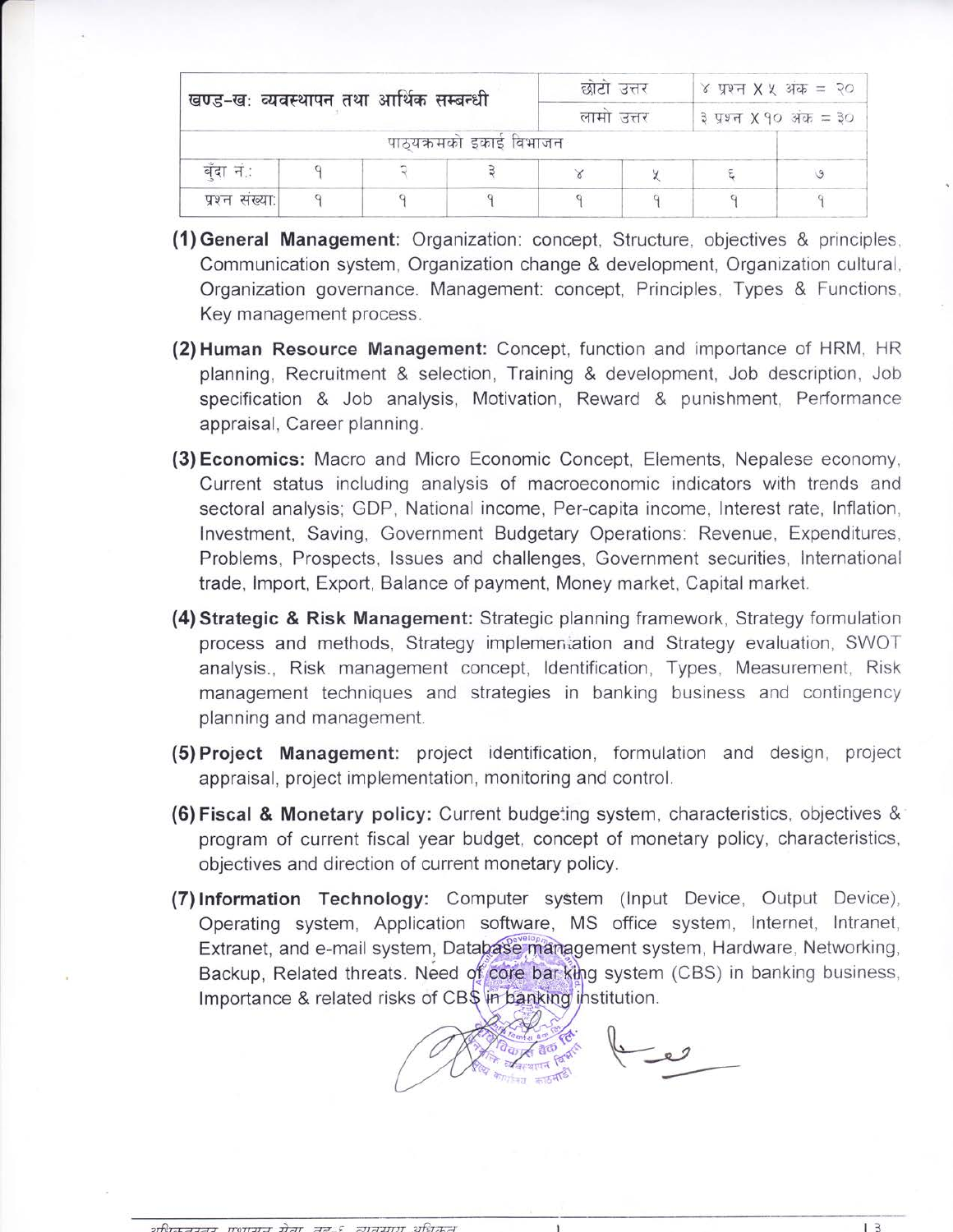### द्वितीय पत्र : सेवा सम्वन्धी

|                |                              |  | छोटो उत्तर              |  | ४ प्रश्न $X \times 345 = 20$ |                        |  |  |
|----------------|------------------------------|--|-------------------------|--|------------------------------|------------------------|--|--|
|                | खण्ड-कः व्यवस्थापन तथा वित्त |  |                         |  |                              | ३ प्रश्न X १० अंक = ३० |  |  |
|                |                              |  | पाठ्यक्रमको इकाई विभाजन |  |                              |                        |  |  |
| बंदा नं.:      |                              |  |                         |  |                              |                        |  |  |
| प्रश्न संख्या: |                              |  |                         |  |                              |                        |  |  |

- (1) Management: Current issues of management, Management information system and its importance, Time management, Crisis management, Meeting management Conflict management, Change management, Knowledge management, Record management, Stress management, Office location & layout, Emerging management practices.
- (2) Human Resource Management: Succession planning, Career planning, Employee ethics. Human resource information system, Moral values, Retirement & Socialization, employee relation, Management and union relations, employee productivity, organization restructuring for effectiveness and management of change.
- (3) Marketing Management: Marketing concept and strategies; financial services marketing, customers and customer relationship management (CRM), product development, promotion, pricing, product and service delivery, competition and market research.
- (4) Management of Financial Institutions: Financial intermediation, Financial instruments, Loan management, Deposit management, Treasury management, Pricing of banking products, Interbank relationship, Branch management.
- (5) Accounting: Concept of Accounting, Types, Cost Accounting, Management Accounting, Account voucher, Trial balance, Profit & loss account, Balance, sheet, Cash flow statement, Reconciliation, Depreciation, Internal check and control, Budgeting system, Budgetary control, Capital budgeting, Profit planning. Cost of Capital, Base Rate Calculation.
- (6) Financial Management: Theories of financial management, Scope & importance of financial statement, Financial statement analysis, Financial planning and strategies, CAMELS Analysis, Financial planning and control, Fund management, Financial projection, Valuation, BEP and Leverage, Current asset management, Project management.
- (7) Development Planning in Nepal: Concept of planned economic development, Planning experiences, Current periodic plan, Linkage between periodic plans and annual budget, Public enterprise management and its problems and prospects, Public-private partnership, Economic reforms (privatization, liberalization and globalization), WTO and its impacts in banking industry and Financial Sector Development Strategy. Economic Policies: Monetary policy, Fiscal policy, Industrial policy, FDI policy, Trade & commerce Policy. Sectoral Development: Poverty alleviation, agriculture, industry, tourism, transport and communication.